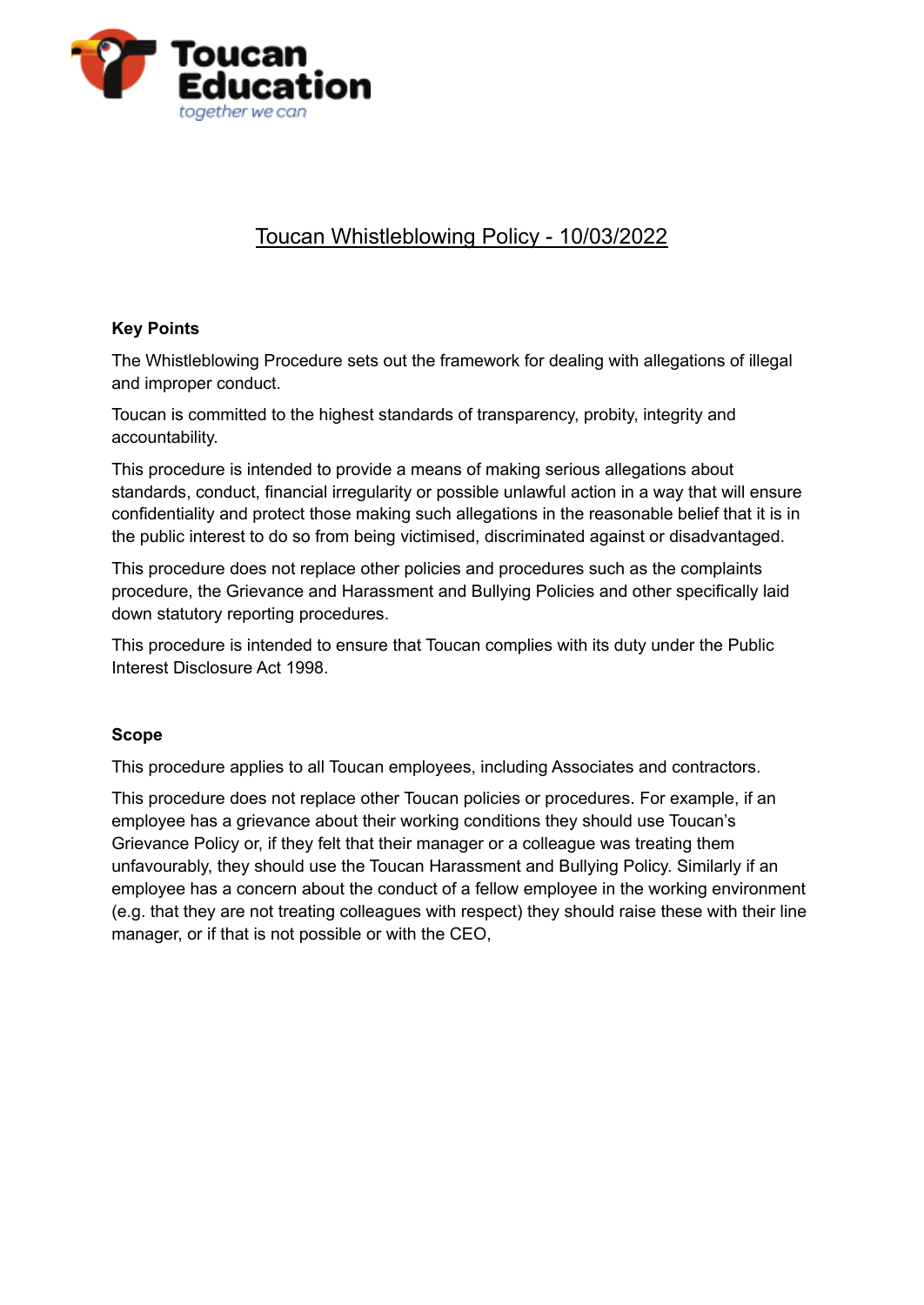

This procedure applies to, but is not limited to, allegations about any of the following:

- Conduct which is an offence or breach of the law
- Alleged miscarriage of justice
- Serious Health and Safety risks
- The unauthorised use of public funds
- Possible fraud and corruption Sexual, physical or verbal abuse, or bullying or intimidation of employees, customers or service users
- Abuse of authority
- Other unethical conduct

## **Reporting**

Contact Details for Reporting: (in writing)

Toucan recognises that the decision to make an allegation can be a difficult one to make. However, whistleblowers who make serious allegations in the reasonable belief that it is in the public interest to do so have nothing to fear because they are doing their duty either to Toucan and/or to those for whom the Toucan or they are providing a service.

Toucan will take appropriate action to protect a whistleblower who makes a serious allegation in the reasonable belief that it is in the public interest to do so from any reprisals, harassment or victimisation.

## **Confidentiality**

All allegations will be treated in confidence and every effort will be made not to reveal a whistleblower's identity unless the whistleblower otherwise requests. However, if the matter is subsequently dealt with through other Toucan procedures such as the Disciplinary Procedure.

Similarly, if the allegation results in court proceedings then the whistleblower may have to give evidence in open court if the case is to be successful.

Toucan will not, without the whistleblower's consent, disclose the identity of a whistleblower to anyone other than a person involved in the investigation/allegation.

## **Anonymous Allegations**

This procedure encourages whistleblowers to put their name to an allegation wherever possible as anonymous allegations may often be difficult to substantiate/prove. Allegations made anonymously are much less powerful but anonymous allegations will be considered at the discretion of the CEO.